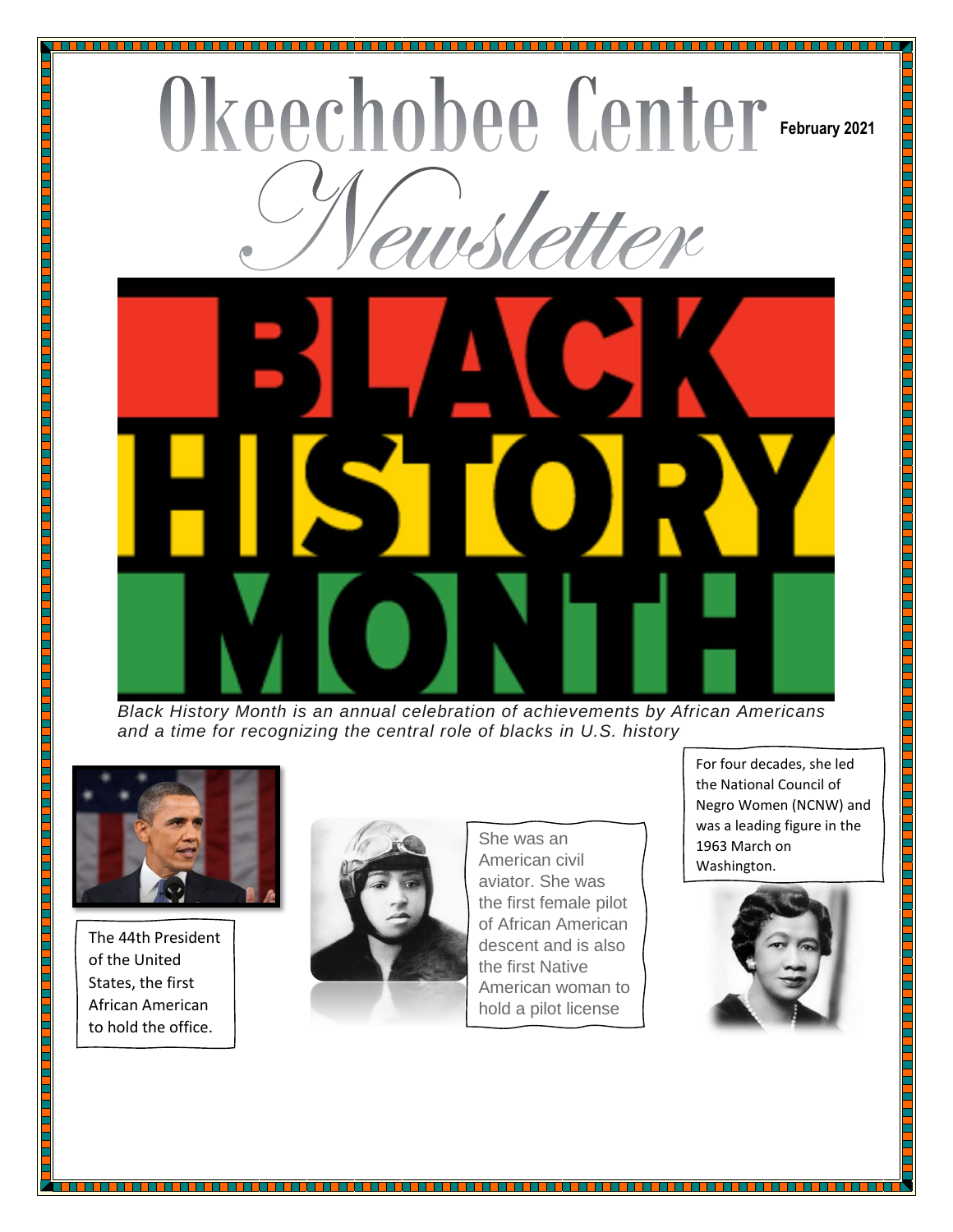$\cdot$ al

*Valentine's Day, also called Saint Valentine's Day or the Feast of Saint Valentine, is celebrated annually on February 14. It originated as a Western Christian feast day honoring one or two early Christian martyrs named Saint Valentine. On this day many exchange cards, candy, or flowers to show love or friendship to one another.* 



Presidents Day is a federally recognized holiday include **paying respect to deceased Presidents**, as well as to **create a general sense of patriotism** among American citizens. Our offices will be closed February 15 in observance of Presidents Day

**888888888**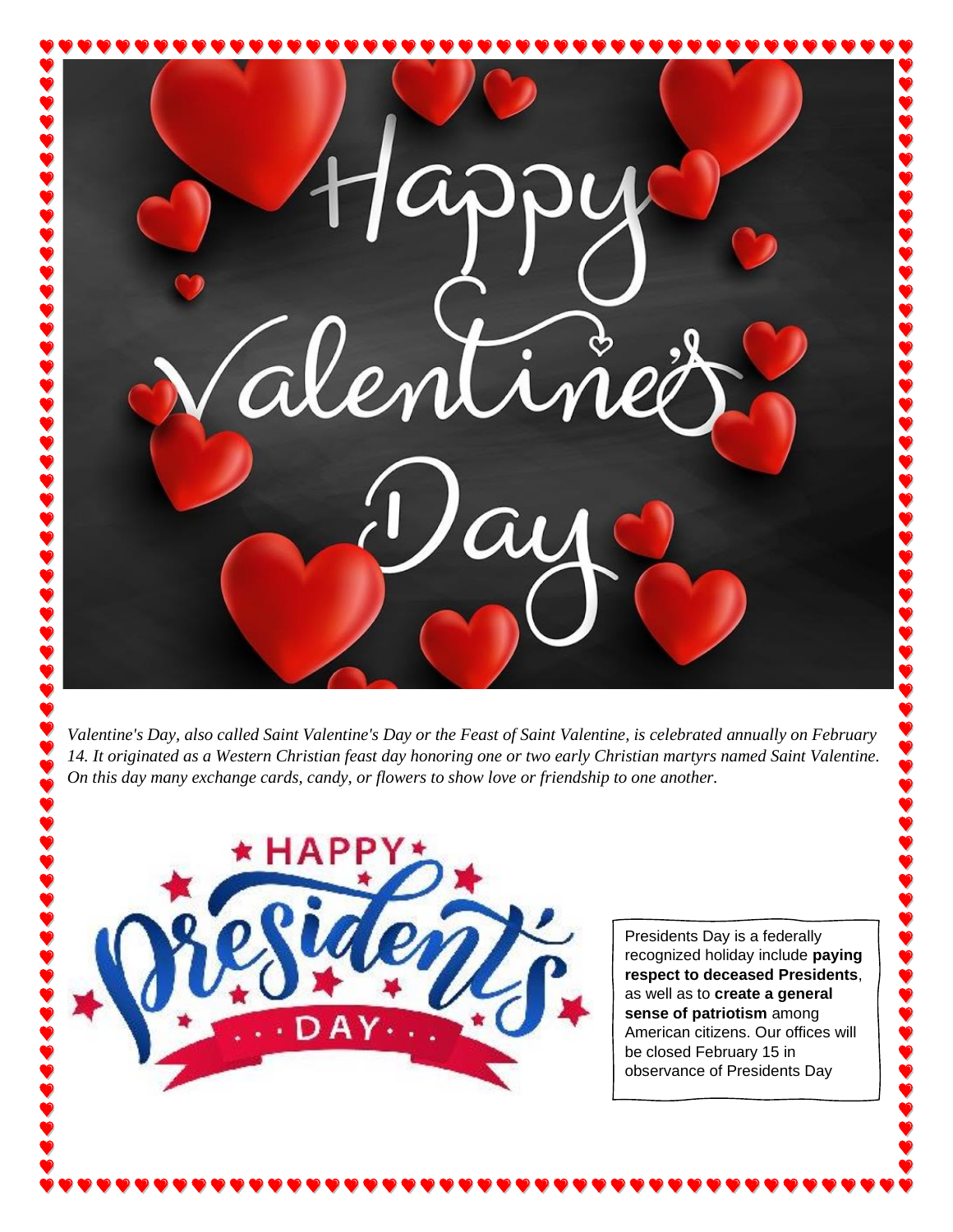# Resident's Ne

### Our Community

As we continue to make improvements on our property, we want to thank you for all your cooperation. We know 2020 was chaotic with all the new changes, rules, and with COVID, but we made it another year and for that we are thankful. We appreciate how understanding and cooperative you all have been. Please remember our transformation is still not complete, we are still working hard to remodel our apartments and our site. We encourage you to please keep helping us make this community better!



## *Reminders*

- Rent is due on the 1st
- No parking on the grass, \$50 fee if parked.
- If we pick up trash around your unit, you will be charged \$25 and up.
- No tag on vehicles or inoperable vehicles are allowed on site
- Extermination is to be done on  $3<sup>rd</sup>$ Wednesday of every month.





### **Maintenance personal needed**.

Position requires varied mechanical maintenance work in the repair, replacement, or installation of parts, fixtures, appliances, and structures. For more information, please call or come to the office for an application.



*Have a student in your home? CARH Scholarship Foundation is now accepting scholarships for 2021. Scholarship Foundation is providing six scholarships to deserving residents of CARH-member affordable rural housing properties. Scholarship will be 1,500 per semester for educational expenses, with a maximum four years of funding. For more information, please visit [www.carh.org](http://www.carh.org/)*